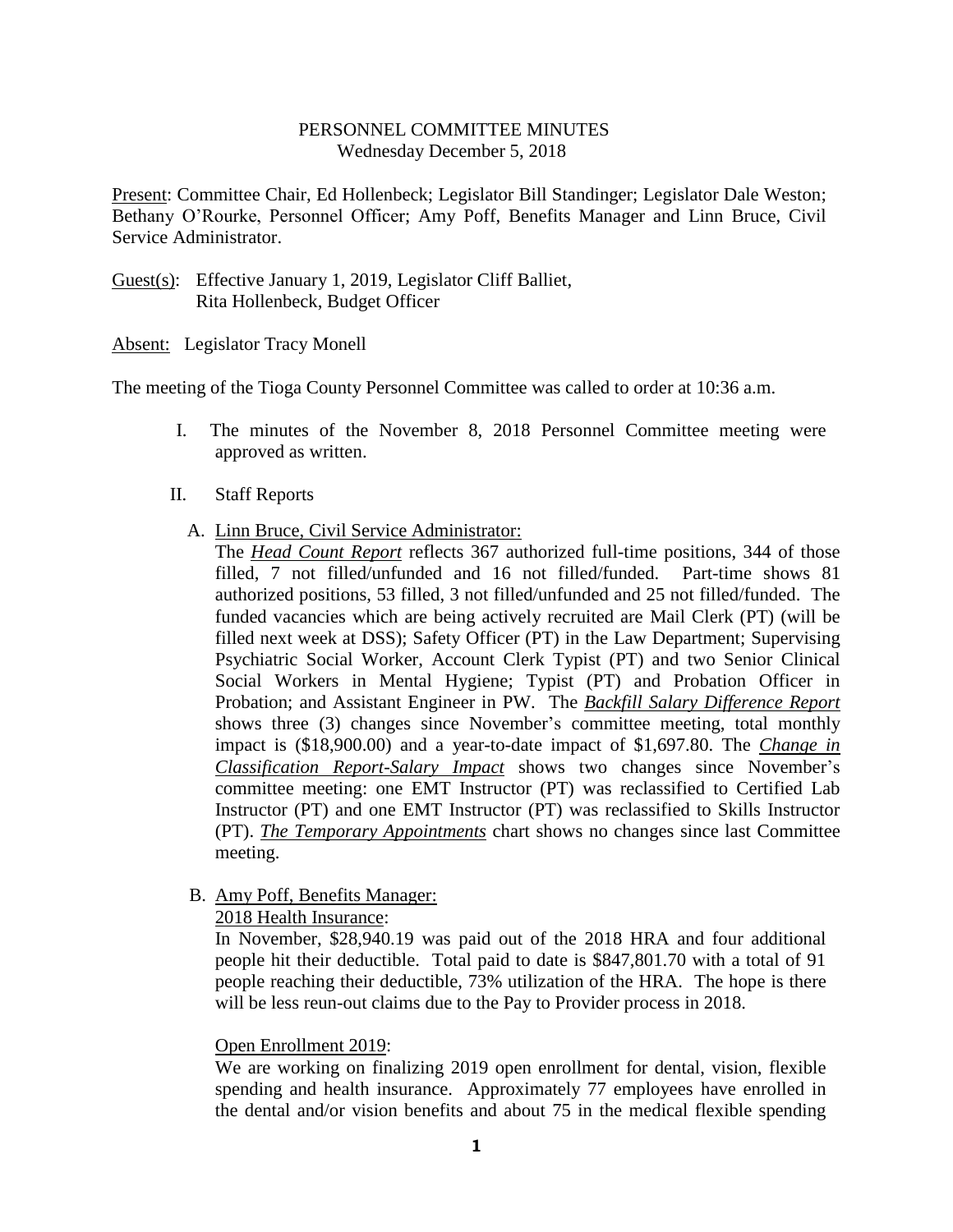program. Final numbers will be provided in January. Health insurance open enrollment is for anyone who needs to make a change.

Workers' Compensation

Resolution 216-18 passed in September 2018, authorized purchase of specific excess insurance for the workers' compensation program. Midwest Employers Casualty Company, the current excess carrier, offered a two year policy term option which would lock in the premium rate for a two year period along with holding the specific retention levels the same for 2019 and 2020. There is a resolution today to amend Resolution 216-18 to accept the 2019 and 2020 policy term option.

C. Budget Tracking Report:

The budget tracking report as of December 5, 2018 was displayed for review. So far in 2018 we have collected \$4,430 (150.4%) of our projected revenues and have spent 89.7% of our appropriations.

## III. Old Business:

Non-Union Benefits Policy: In November it was decided to do a resolution to revise the Non-Union Benefits Policy. This resolution will be presented in January.

Supervisor Training: December 13: Through our retainer agreement with Roemer's office, the County is allotted 2 days of training per year. This is for Department Heads and any supervisory positions that Department Heads feel should attend. The upcoming training will be on Handling Grievances. There are A.M. and P.M sessions scheduled.

IV. New Business:

Letter from retiree: Bethany passed around a letter from a retiree thanking Personnel and the Legislators for maintaining the retiree health insurance at an affordable rate.

V. Resolutions:

Appointment of Democratic Election Commissioner: This resolution appoints James Wahls, Democratic Election Commissioner effective January 1, 2019 through December 31, 2020.

Appointment of Part-time Information Security Officer (Legislative Office): Policy 43 requires the Legislature to appoint annually, a part-time Information Security Officer who will be responsible for implementing and monitoring a consistent data security program. This resolution appoints Susan Haskett to the part-time Information Security Officer position for 2019 and will be compensated at an annual rate of \$5,330 per year.

Amend Resolution 216-18 Authorize Purchase of Specific Excess and Employers' Liability Insurance for Workers' Compensation Program: Resolution 216-18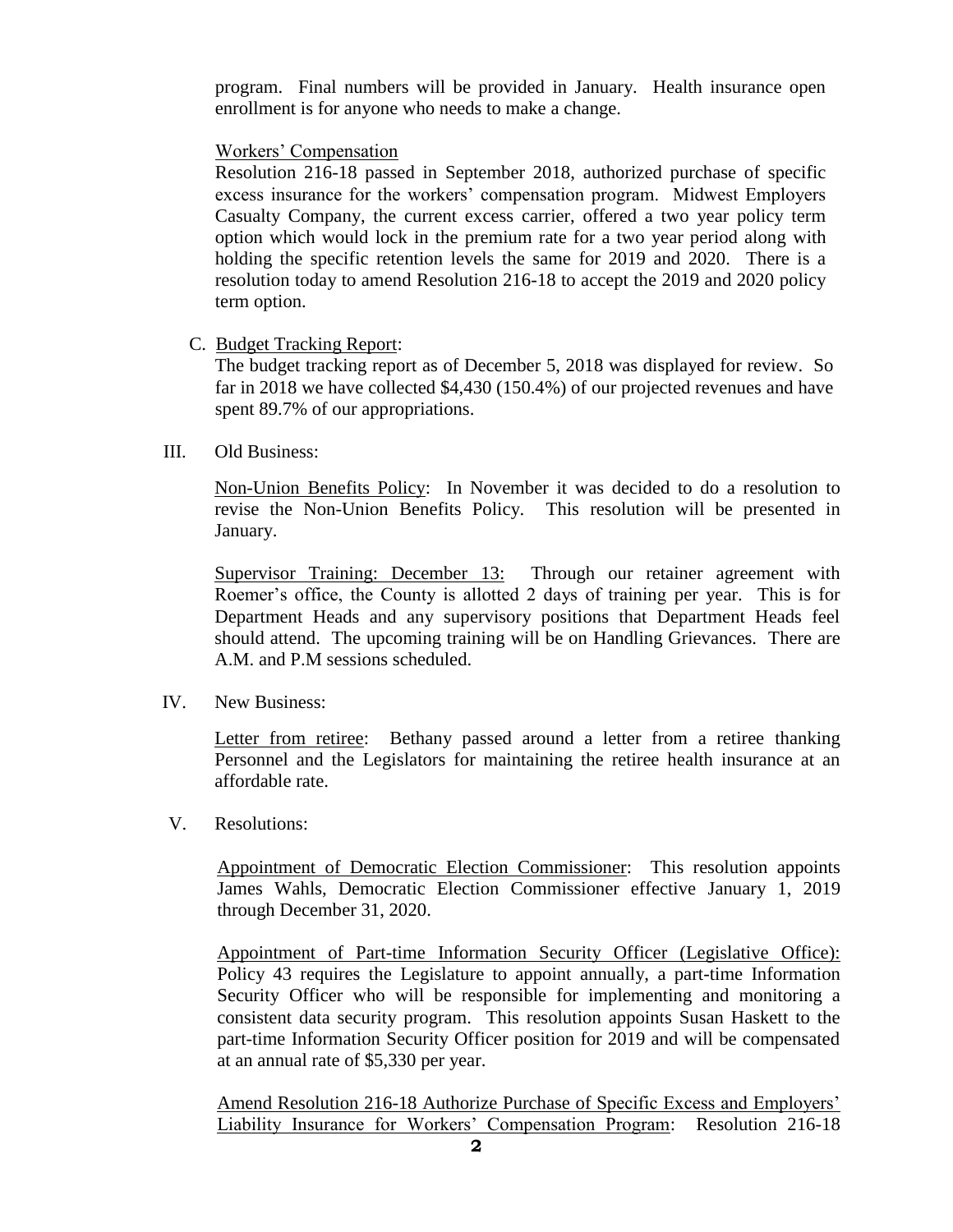authorizes the purchase of specific excess insurance and employers' liability insurance for the period of January 1, 2019 – December 31, 2019. Midwest Employers Casualty Company is offering a two-year policy term option. This twoyear period term option will lock in the premium rate for a two-year period along with the specific retention levels. This resolution amends resolution 216-18 to authorize the Tioga County Legislature to accept the 2019 and 2020 policy term option for the specific excess insurance through Midwest Employers Casualty Company.

Authorize 2019 Contacts with SADD School Associates: It is the desire of the STOP DWI Program to arrange five contracts with SADD School Associates which are defined as Independent contractors not entitled to County Employee benefits. This resolution authorizes the following SADD School Associates for the 2019 calendar year: Aria French to serve the Candor School District; Matthew Cicchetti to serve the Newark Valley School District; Joan Beck to serve the Owego Apalachin School District; Britney Elsey to serve the Spencer Van Etten School district and Janice Barto to serve the Tioga Central School District. Each SADD School Associate will be compensated \$100 each month for the ten months of the school year, but will not exceed \$1,000 for the year.

Authorize 2019 Salaries (Board of Elections): The salaries for employees of the Board of Elections are set by resolution. Non-Union staff have been authorized a salary increase for 2019 therefore the 2019 rates of pay for the BOE staff is as follows: Commissioners (2) \$43,658/yr.; Deputy Commissioners (2) \$35,351/yr.; Voting Machine Technicians \$16.93/hr. and Election Workers \$12.96/hr.

Staff Changes Resolution Economic Development & Planning: ED&P requested staffing changes as part of the 2019 Budget process and those changes were approved by the County Legislature. Therefore, the following is effective January 1, 2019: L. Tinney, Director ED&P a salary increase of \$7,000. The non-union 3.5% salary increase effective January 1, 2019 is not applicable to said increased amount.

Staff Changes Resolution IT&CS: IT&CS requested staffing changes as part of the 2019 Budget process and those changes were approved by the County Legislature. Therefore, the following is effective January 1, 2019: D. Camin, Director IT&CS, a new Title of Chief Information Officer and a salary increase of \$6,000. The nonunion 3.5% salary increase effective January 1, 2019 is not applicable to said increased amount.

Staff Changes Resolution Probation: The Probation Department requested staffing changes as part of the 2019 Budget process and those changes were approved by the County Legislature. Therefore, the following staffing changes are effective January 1, 2019: Vacant Typist (PT) reclassified to Office Specialist I (FT) effective January 1, 2019.

Staff Changes Resolution Public Works: The Public Works Department requested staffing changes as part of the 2019 Budget process and those changes were approved by the County Legislature. Therefore, a new title of Engineering